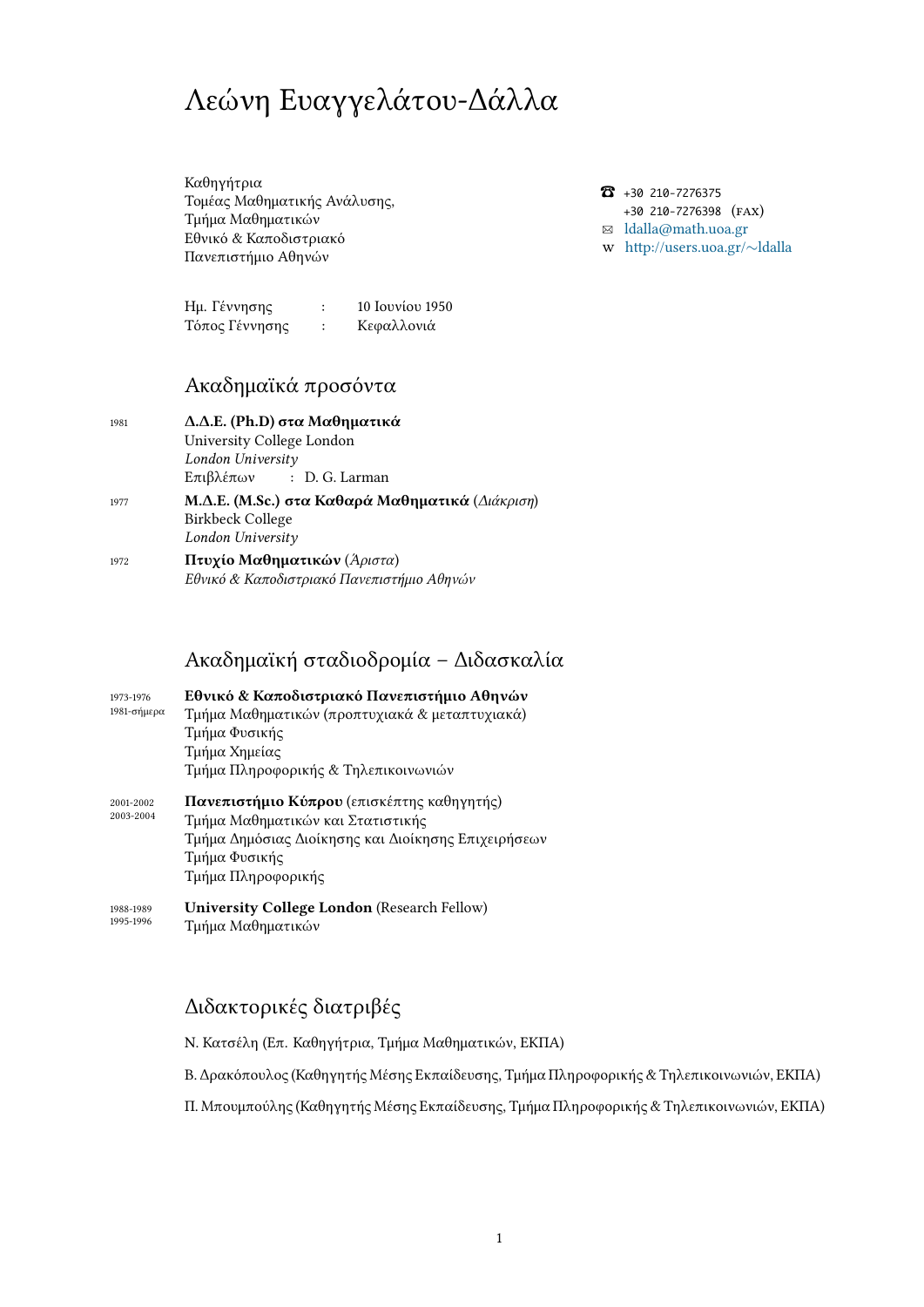# Διπλωματικές εργασίας

16 διπλωματικές εργασίες στα Μεταπτυχιακά Προγράμματα "Θεωρητικών Μαθηματικών", "Εφαρμοσμένων Μαθηματικών" και "Διδακτικής και Μεθοδολογίας Μαθηματικών" του Τμήματος Μαθηματικών, ΕΚΠΑ

#### Δημοσιεύσεις

#### 1. Άρθρα σε επιστημονικά περιοδικά

P. Bouboulis, S. Theodoridis, C. Mavroforakis, and **L. Dalla** (2015). Complex support vector machines for regression and quaternary classification. *IEEE Trans. Neural Netw. Learning Syst.* 26 (6), 1260–1274.

P. Bouboulis, **L. Dalla**, and M. Kostaki-Kosta (2007). Construction of smooth fractal surfaces using Hermite fractal interpolation functions. *Bulletin of the Greek Mathematical Society* 54, 179-196.

P. Bouboulis and **L. Dalla** (2007a). Fractal interpolation surfaces derived from fractal interpolation functions. *Journal of Mathematical Analysis and Applications* (2), 919–936.

P. Bouboulis and **L. Dalla** (2007b). Closed fractal interpolation surfaces. *Journal of Mathematical* Analysis and Applications 327 (1), 116-126.

P. Bouboulis and **L. Dalla** (2007c). A general construction of fractal interpolation functions on grids of R *<sup>n</sup>*. *European Journal of Mathematical Analysis and Applications* (4), 449–476.

**L. Dalla** and E. Samiou (2007). Curvarture and *q*-strict convexity. *Beiträge zur Algebra und Geometrie* 48 (1), 83-93.

P. Bouboulis, **L. Dalla**, and V. Drakopoulos (2006a). Construction of recurrent bivariate fractal interpolation surfaces and computation of their box-counting dimension. *Journal of Approximation* Theory **141** (2), 99-117.

P. Bouboulis, **L. Dalla**, and V. Drakopoulos (2006b). Image compression using recurrent bivariate fractal interpolation functions. *International Journal of Bifurcation and Chaos* **16** (7), 2063–2071.

**L. Dalla** and T. Hatziafratis (2006). Strict convexity of sets in analytic terms. *Journal of the* Australian Mathematical Society 81, 49-61.

P. Bouboulis and **L. Dalla** (2005). Hidden variable vector valued fractal interpolation functions. *Fractals* (3), 227–232.

**L. Dalla**, V. Drakopoulos, and M. Prodromou (2003). On the box dimension for a class of nonaffine fractal interpolation functions. Analysis in Theory and Applications 19 (3), 220-233.

**L. Dalla** (2002). Bivariate fractal interpolation functions on grids. *Fractals* (1), 53–58.

**L. Dalla** (2001). A note on the Fermat-Torricelli point of a *d*-simplex. *Journal of Geometry* 70, 38–43.

**L. Dalla**, D. G. Larman, P. Mani-Levitska, and C. Zong (2000). The blocking numbers of convex bodies. Discrete & Computational Geometry 24, 267-277.

**L. Dalla** and V. Drakopoulos (1999). On the parameter identification problem in the plane and the polar fractal interpolation functions. *Journal of Approximation Theory* 101, 289-302.

I. Bárány and **L. Dalla** (1997). Few points to generate a convex polytope. *Mathematika* , 325– 331.

**L. Dalla** and N. K. Tamvakis (1996). An isoperimetric inequality in the class of simplicial polytopes. *Mathematica Japonica* 44 (3), 569-572.

**L. Dalla** and D. G. Larman (1990). Volumes of a random polytope in a convex set. *Applied Geometry and Discrete Mathematics*, 175–180.